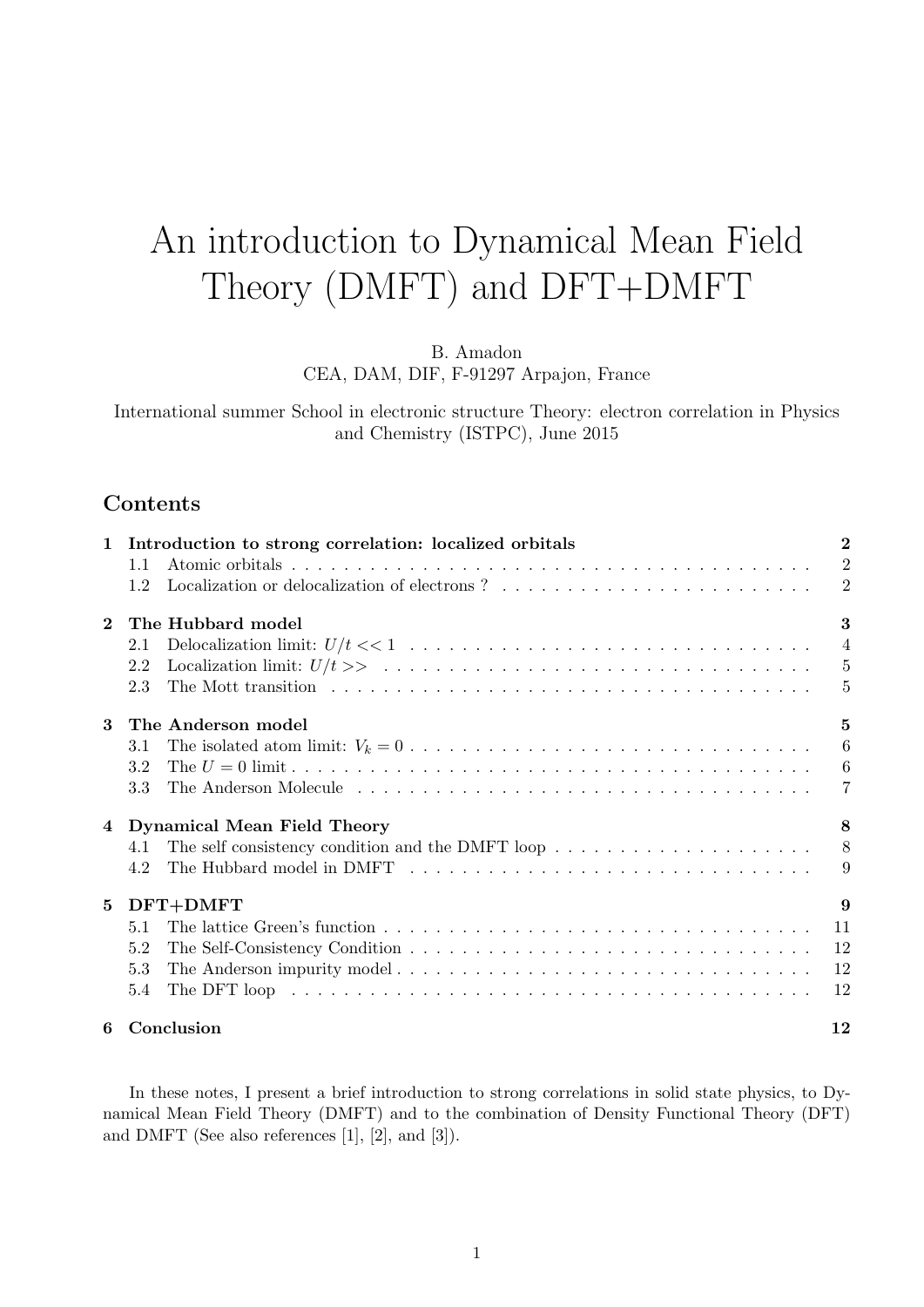

Figure 1: Radial part of valence wavefunctions of some atoms (computed in DFT/LDA).



Figure 2: Schematic bandwidth from some orbitals as a function of pressure: the more localized are the orbitals, the smaller is the bandwith.

# 1 Introduction to strong correlation: localized orbitals

#### 1.1 Atomic orbitals

We first discuss atomic physics, to understand which orbitals are localized and we will see the consequences in the next subsection. Let's analyse the spatial localization of orbitals as a function of their quantum numbers. First, 1s, 2p and 3d and 4f orbitals are orthogonal to lower orbitals only through the angular part because for their value of  $l$ , they are the orbitals with the lowest principal quantum number. As a consequence, the radial part of the wavefunction is not constrained by orthogonality, and can lower its Coulomb interaction with the nucleus by being more localized. Moreover, the angular part has more an more nodal planes has l increases. As a consequence, in particular, 3d, 4f are orbitals that are fairly localized in space (see Fig.1).

## 1.2 Localization or delocalization of electrons ?

Two consequences arise:

- When a solid is formed from atoms, the overlap of localized orbitals is weaker and thus the bandwidth  $W$  is smaller (see Fig. 2).
- The more localized are the orbitals, the stronger the local interactions  $"U"$  between electrons are, because electrons are closer to each other.

For the H<sup>2</sup> molecule, this competition leads to a change of the ground state as the interatomic distance increases. In particular, at large distance, the electrons are localized each on its atom to avoid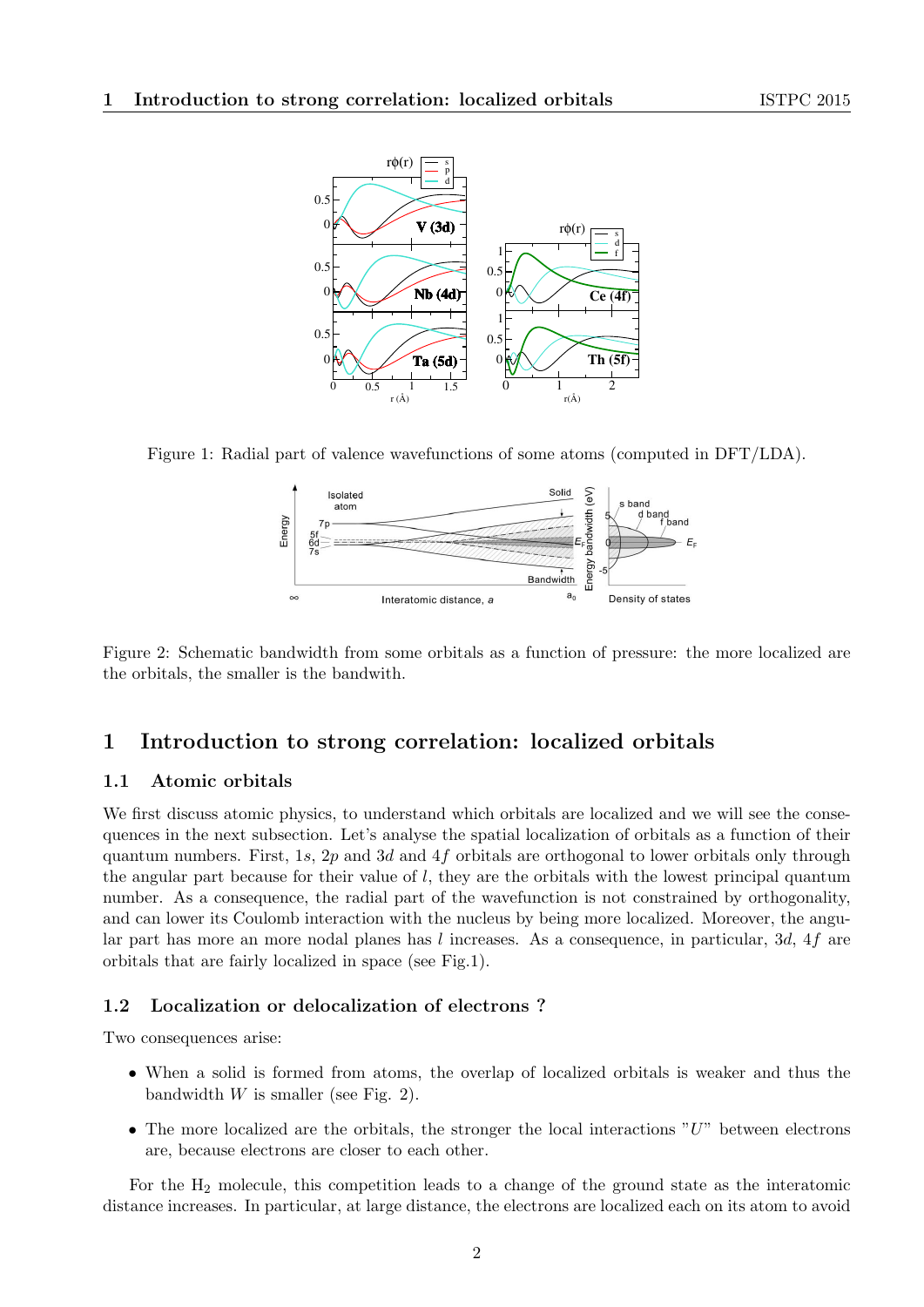

FIG. 2. Atmospheric pressure volumes of the 4d transition metals, the rare earths  $(4f)$ , and the actinides  $(5f)$ . The two rare earths with large volumes are divalent.

Figure 3: Evolution of volume of pure elements are a function of volume for some lines of the periodic table (Mac Mahan, Huscroft et al J. Comput.-Aided Mater. Des. 5, 131 (1998))

the Coulomb interaction with the other electrons (here  $U > W$ ) (see also the lectures of Celestino Angeli and Emmanuel Fromager).

Let's see another consequence of this for solids on Fig. 3. It represents the evolution of volume of pure elements are a function of volume for 4d, 4f and 5f elements.

- 4d orbitals are fairly delocalized, and form bands, thus, as Z increases, electrons fill the 4d band, first the bonding states and then antibonding states. As a consequence, the volume decreases and then increases. It thus show than 4d electrons are thus delocalized (or less localized than 4f).
- Lanthanides:  $4f$  electrons are localized, there is a negligible overlap between  $4f$  orbitals. As a consequence, adding electrons inside the f bands has no effect on the cohesion of the cristal.
- Actinides: The localization appears at the middle of the serie. As Z increases, the 5f orbitals are more and more localized because of the attraction with the nucleus. In the middle of the series, the system choose to localize electrons to lower the energy.

# 2 The Hubbard model

In this section, we will study the Hubbard model, which is appropriate to study the localisation/delocalisation competition.

From the lecture of Emmanuel Fromager on second quantization, one can write the Hamiltonian as

$$
H = \sum_{i} \langle i|h|j\rangle c_i^{\dagger} c_j + \sum_{i,j,k,l} \langle ij|v|kl\rangle c_i^{\dagger} c_j^{\dagger} c_k c_l \tag{1}
$$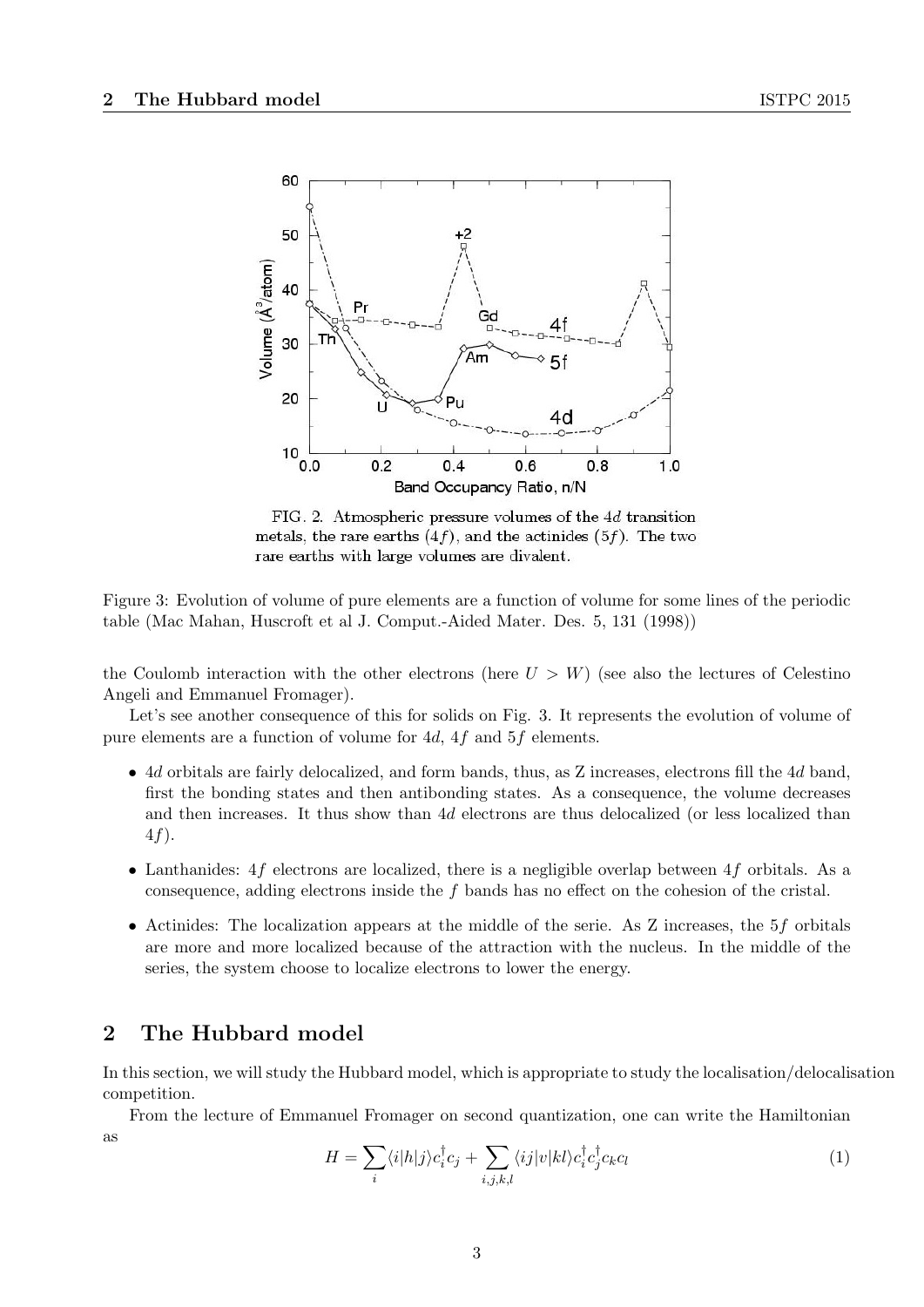In this equation, i, j, k, l belongs to a complete one particle basis. If (1) the sums in this equation are restricted to only one orbital per atoms, (2) only on site interactions are kept, one can show that one recover the Hubbard model.

Exercice: Show how this expression reduces to the Hubbard model if the preceding conditions are fulfilled.

The Hubbard model writes:

$$
H = \sum_{i} t_{ij} c_i^{\dagger} c_j + \sum_{i} \epsilon_0 (n_{i\uparrow} + n_{i\uparrow}) + \sum_{i} U n_{i\uparrow} n_{i\downarrow}
$$
 (2)

In this equation, as we have only one orbital per site,  $i, j$  refers to atomic sites. We will now try to understand two limits of this Hamiltonian.

## 2.1 Delocalization limit:  $U/t \ll 1$

Let's suppose that we can neglect the interaction term.

$$
H = \sum_{i} t_{ij} c_i^{\dagger} c_j + \epsilon_0 (n_{i\uparrow} + n_{i\downarrow})
$$
\n(3)

In this case, one can easily solve this non interacting Hamiltonian either by direct diagonalisation or by using Bloch states: We can define Bloch states  $|k\rangle$  as

$$
|k\rangle = \frac{1}{\sqrt{N}} \sum_{i} |T_i\rangle e^{ikT_i}
$$
 (4)

where  $|T_i\rangle$  are atomic orbitals:  $\langle r|T_i\rangle = \phi(r - T_i)$  on site i. We also have

$$
|T_i\rangle = \frac{1}{\sqrt{N}} \sum_{k} |k\rangle e^{-ikT_i}
$$
 (5)

We also have the change of basis for creation and annihilation operators:

$$
c_i^{\dagger} = \frac{1}{\sqrt{N}} \sum_k c_k^{\dagger} e^{-ikT_i}
$$
\n(6)

$$
c_i = \frac{1}{\sqrt{N}} \sum_k c_k e^{ikT_i} \tag{7}
$$

As a consequence, one can show (do it in Exercice) that:

$$
H = \sum_{k} \epsilon_k c_k^{\dagger} c_k \tag{8}
$$

with  $\epsilon_k = \frac{1}{N}$  $\frac{1}{N} \sum_{ij} t_{ij} e^{-ik(T_i-T_j)}$ 

Let now suppose that we are in one dimension, and  $t_{ij}$  is non zero only for neighboring atoms, in this case, we have (note that  $t$  is negative) the following dispersion relation which gives the energy of levels as a function of the value of k.

$$
\epsilon_k = \epsilon_0 + 2t \cos(ka) \tag{9}
$$

According to Bloch theorem, k must belong to the first Brillouin Zone  $[-\frac{\pi}{a}]$  $\frac{\pi}{a}$ ,  $\frac{\pi}{a}$  $\frac{\pi}{a}$ , where a is the distance between atoms. We now suppose that we have one electron per atom, whereas there are two states per atoms. As a consequence, the band is half filled. The system is thus metallic and the Fermi levels is at  $\epsilon_0$ .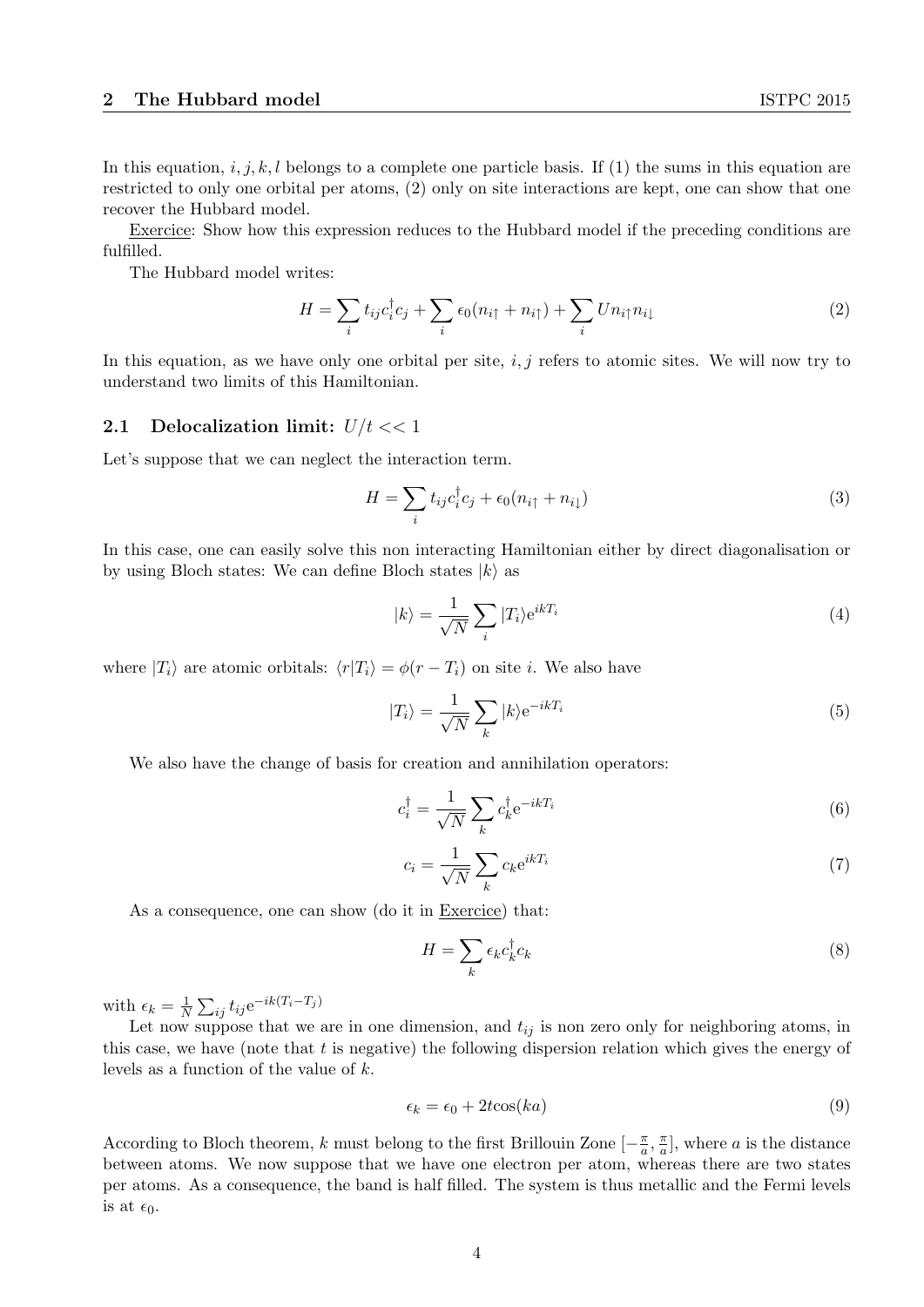| $\begin{array}{ccc} \downarrow \circ & \uparrow \circ & \downarrow \circ \end{array}$                                                                                      |  | $\begin{picture}(120,115) \put(0,0){\line(1,0){150}} \put(15,0){\line(1,0){150}} \put(15,0){\line(1,0){150}} \put(15,0){\line(1,0){150}} \put(15,0){\line(1,0){150}} \put(15,0){\line(1,0){150}} \put(15,0){\line(1,0){150}} \put(15,0){\line(1,0){150}} \put(15,0){\line(1,0){150}} \put(15,0){\line(1,0){150}} \put(15,0){\line(1,0){150$ |  |
|----------------------------------------------------------------------------------------------------------------------------------------------------------------------------|--|---------------------------------------------------------------------------------------------------------------------------------------------------------------------------------------------------------------------------------------------------------------------------------------------------------------------------------------------|--|
| $\hspace{0.1cm} \uparrow \hspace{0.1cm} \circ \hspace{0.1cm} \hspace{0.1cm} \downarrow \hspace{0.1cm} \circ \hspace{0.1cm} \hspace{0.1cm} \downarrow \hspace{0.1cm} \circ$ |  | $\begin{array}{ccc} \uparrow\circ & & \downarrow\circ & & \downarrow\circ \end{array}$                                                                                                                                                                                                                                                      |  |
| $\begin{array}{ccc} \downarrow \circ & & \downarrow \circ & & \uparrow \circ \end{array}$                                                                                  |  | $\downarrow \circ$ $\downarrow \circ$ $\uparrow \circ$                                                                                                                                                                                                                                                                                      |  |

Figure 4: For  $U/t >> 1$ , the cost of a hopping is  $E(|\uparrow\downarrow\rangle) + E(|0\rangle) - 2E(|\uparrow\rangle) = U$ 

#### 2.2 Localization limit:  $U/t \gg$

$$
H = \sum_{i} U n_{i\uparrow} n_{i\uparrow} + \sum_{i} \epsilon_0 (n_{i\uparrow} + n_{i\downarrow})
$$
\n(10)

In this case, the Hamiltonian is a sum of Hamiltonians for independent atoms ! We thus have to solve the atomic problem.

The size of the Hilbert space for this system is four  $(2^2)$ :

- 0 electron:  $|0\rangle$  :  $E = 0$
- 1 electron:  $|\uparrow\rangle$  and  $|\downarrow\rangle$ :  $E = \epsilon_0$
- 2 electrons:  $|\uparrow\downarrow\rangle: E = 2\epsilon_0 + U$

Let us now suppose that the system as one electron per atom. From the above energies, one can compute the cost associated to the hopping of one electron from one atom to another atom (see Fig. 4). The cost is U. The order of magnitude of U in a real system is a few eV. As a consequence, at room temperature, electrons will be localized and the system is called a Mott insulator. The insulating character comes from interactions and not from a band structure effect.

One can also compute the photoemission spectra, ie the energy to add  $(E(|\uparrow\downarrow\rangle)-E(|\uparrow\rangle)=\epsilon_0+U)$ or remove  $(E(| \uparrow \rangle) - E(|0\rangle) = \epsilon_0)$  an electron. We see that the photoemission spectra (or spectral function) will have two peaks located at  $\epsilon_0$  and  $\epsilon_0 + U$ . The two peaks are separated by U which is thus the photoemission gap. These peaks are called Hubbard bands.

#### 2.3 The Mott transition

From these two limits, one can deduce that as  $U/t$  will increase, the systems will change from a metal to a Mott insulator. This is the phenomenon of the Mott transition. But we need an approximation to find the solution for intermediate values of  $U/t$ .

# 3 The Anderson model

We would like to describe correctly the on-site Coulomb interactions which are essential to describe correctly the atomic limit. The first idea of DMFT is to mimic the Hubbard model by a correlated atom with the exact Coulomb interaction, embedded in a bath of uncorrelated orbitals (see Fig. 5). The effect of all the other atoms are gathered in the bath. This is a Anderson model[4] whose Hamiltonian writes: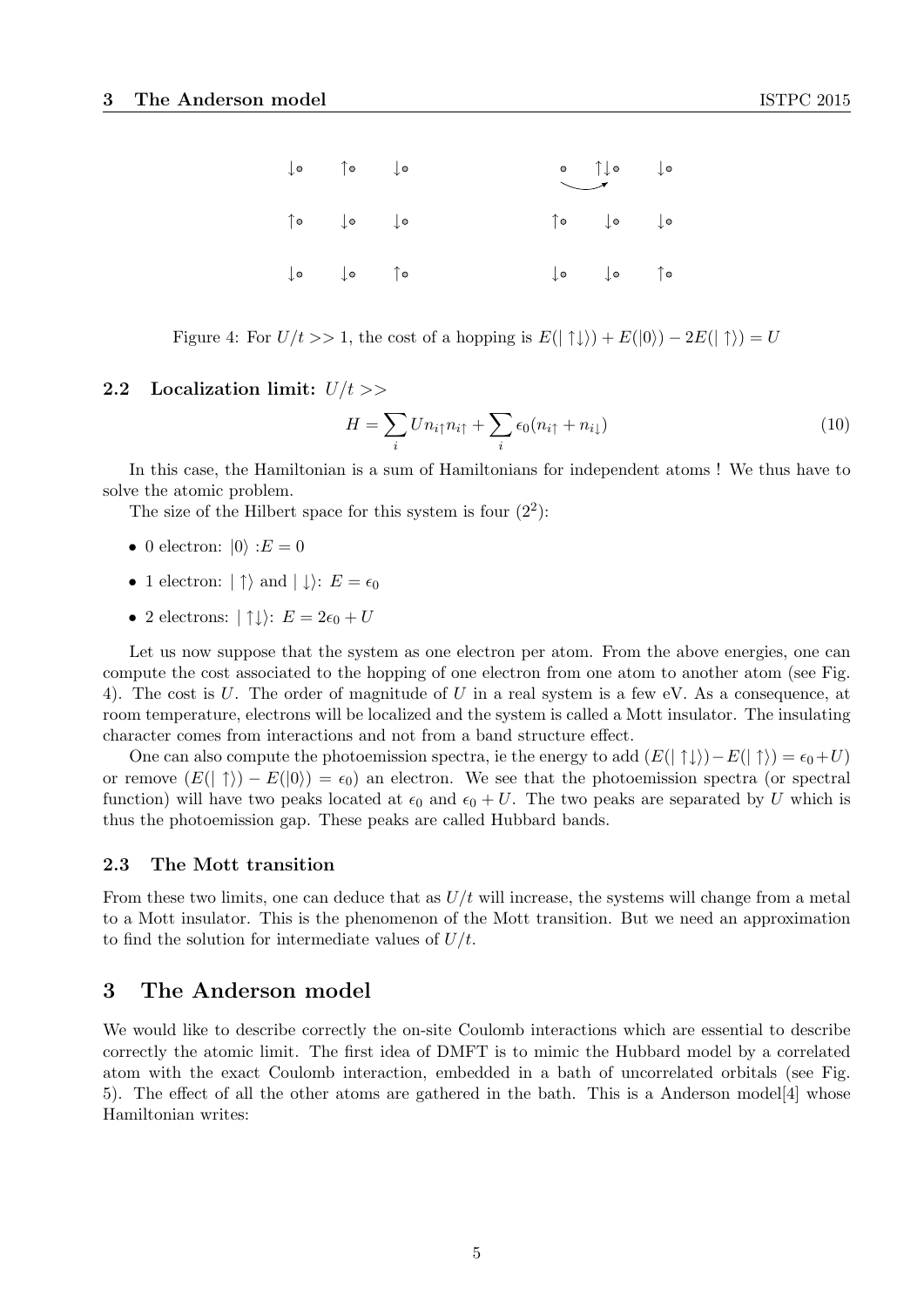

Figure 5: The first DMFT idea: The Hubbard model physics can be mimicked by an Anderson model



$$
H_{\text{Anderson}} = \underbrace{\sum \omega_k a_{k,\sigma}^+ a_{k\sigma}}_{H_{0a}} + \underbrace{\sum_{k,\sigma} V_k (a_{k,\sigma}^+ c_{\sigma}^+ a_{k,\sigma})}_{H_1} + \underbrace{\epsilon_0 (n_{\uparrow} + n_{\downarrow}) + + U n_{\uparrow} n_{\downarrow}}_{H_{0b}}
$$

This is a mean field idea. However, we do not have only one electron in an effective field as in usual static mean field theory, but a whole many body atom whose interactions will be described exactly. Moreover the Anderson model will be defined self-consistently, but we will discuss this in the next section. We just focus in this section on the physics of the Anderson model. Once again, we are going to investigate several limiting cases for this Hamiltonian

## 3.1 The isolated atom limit:  $V_k = 0$

This case is identical to the limit  $U/t \gg 1$  of the Hubbard model: the correlated atom is insulating.

#### 3.2 The  $U = 0$  limit

The hamiltonian writes:

$$
H_{\text{Anderson}} = \sum \omega_k a_{k,\sigma}^+ a_{k\sigma} + \sum_{k,\sigma} V_k (a_{k,\sigma}^+ c_{\sigma}^+ a_{k,\sigma}) + \epsilon_0 (n_{\uparrow} + n_{\downarrow})
$$

This is again a non interacting system which can be solved easily: The atomic level will hybridize with the levels at  $\omega_k$ , and will acquire a width.

Let's compute the Green's function of this system. We can use the equation of motion of the (non interacting) Green's function presented in the lecture of Fabien Bruneval, we thus have:

$$
(\omega I - H)G = I \tag{11}
$$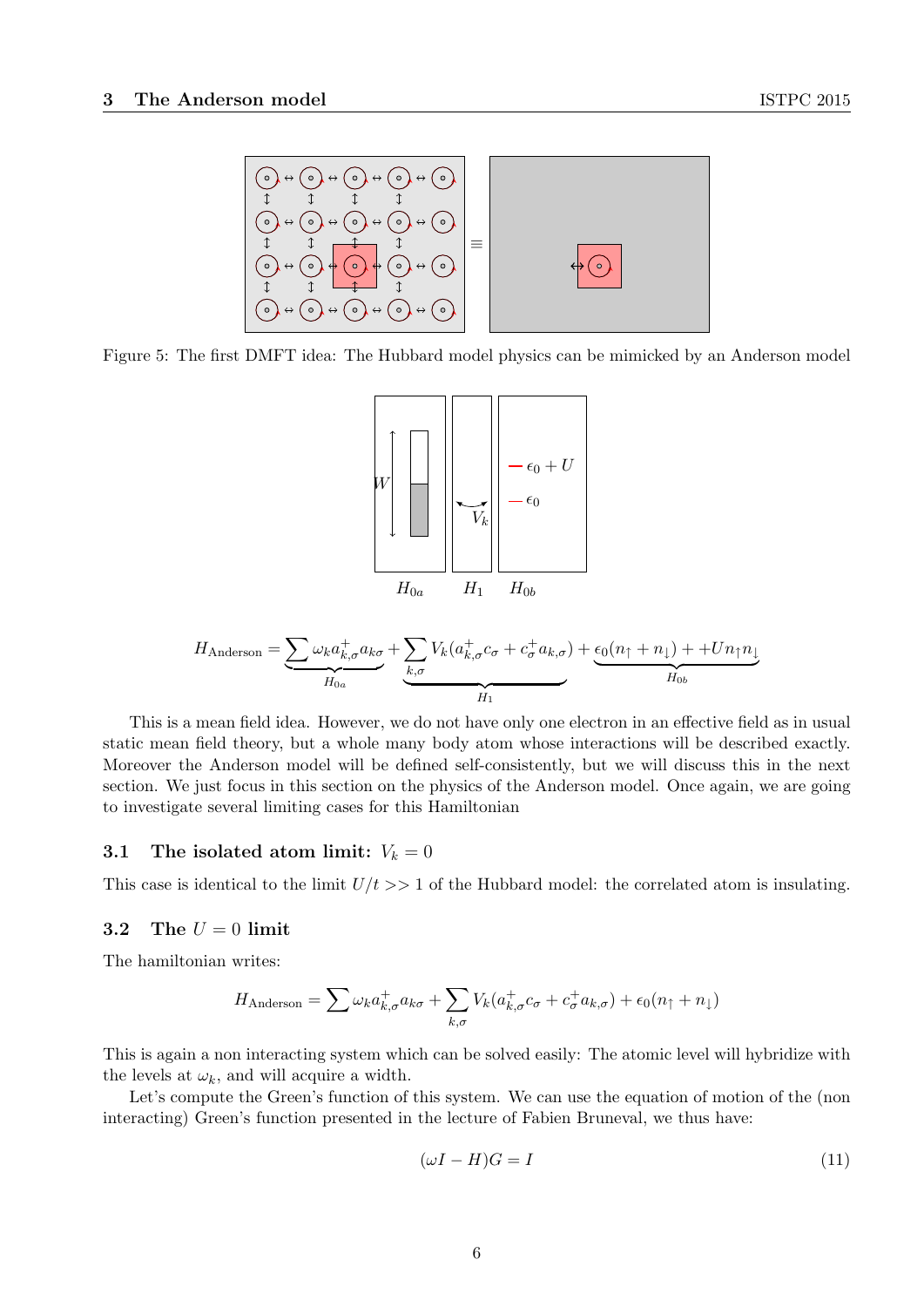The dimension of these matrices is equal to N+1. It contains the N uncorrelated orbitals  $\omega_k$  and the correlated orbital  $\epsilon_0$ . The diagonal elements of H are the energies  $\omega_k$  and  $\epsilon_0$ . The only off diagonal terms are the coupling elements of the level at  $\epsilon_0$  to the levels at  $\omega_k$ .

|  |  | $\left( \begin{array}{cccccc} \epsilon_0 & V_1 & \ldots & V_k & \ldots & V_N \\ V_1 & \omega_1 & 0 & 0 & 0 & 0 \\ \ldots & 0 & \ldots & 0 & 0 & 0 \end{array} \right)$<br>$\left( \begin{array}{cccccc} V_k & 0 & 0 & \omega_k & 0 & 0 \\  & 0 & 0 & 0 &  & 0 \\ V_N & 0 & 0 & 0 & 0 & \omega_N \end{array} \right)$<br>$G = (\omega I - H)^{-1}$ |
|--|--|---------------------------------------------------------------------------------------------------------------------------------------------------------------------------------------------------------------------------------------------------------------------------------------------------------------------------------------------------|

We can easily inverse this matrix and compute the Green's function of the correlated orbital

Exercice: Use the formula  $A^{-1} = \text{Com}(A)^T/\text{det}A$  to compute the correlated level Green's function. We obtain:

$$
G(\omega) = \frac{1}{\omega - \epsilon_0 - \sum_k \frac{V_k^2}{\omega - \omega_k}}
$$
\n(13)

We now define the Hybridization function  $\Delta(\omega)$  as:

$$
\Delta(\omega) = \sum_{k} \frac{V_k^2}{\omega - \omega_k} \tag{14}
$$

We can now compute the spectral function of this system by computing (see lecture of Xavier Blase):

$$
A(\omega) = -\frac{1}{\pi} \text{Im} G^{R}(\omega + i\delta)
$$
\n(15)

We need<sup>1</sup>

$$
\Delta(\omega + i\delta) = \sum_{k} \frac{V_k^2}{\omega - \omega_k} - i\pi \sum_{k} |V_k|^2 \delta(\omega - \omega_k)
$$
\n(16)

If  $\Delta = 0$ , then the spectral function has a peak at  $\epsilon_0$ . Using the last two equations, the peak at  $\epsilon_0$ in the spectral function will be shifted by the real part of  $\Delta$  and will be broadened by the imaginary part of  $\Delta$ . Interesting, the imaginary part of  $\Delta$  recovers the Fermi golden rule (width of the level coupled to the continuum is  $\pi \sum_{k} |V_k|^2 \delta(\omega - \omega_k)$ ).

#### 3.3 The Anderson Molecule

We now simplify the bath by replacing it by a single level. We reproduce here the exemple detailed in Ref. [5].

We suppose that U is infinite so the double occupation of the localized level is impossible. Finally we limit our study to the states with 2 electrons. With these constraints, we have 5 possible states in the Hilbert space: the first is the double occupation of the bath level (this is a state with S=0) and there are four states with one electron in the bath level and one electron in the localized level. Among these four states, there are one triplet  $(S=1)$  and one singulet  $(S=0)$ . If  $V=0$ , then the four levels are degenerated. If the hybridization V is non zero, then the two states with  $S = 0$  couple (see Fig. 3.3).

As a consequence we have a possible transition between the singlet and the triplet state at very low energy. This phenomenon has the same physical origin as the Kondo effect. It shows that a resonance exists even in a very strongly correlated system  $(U$  is large) and this resonance will be at the Fermi

<sup>&</sup>lt;sup>1</sup>We use  $\lim_{\delta \to 0} \frac{1}{\pi} \frac{\delta}{x^2 + \delta^2} = \delta(x)$ .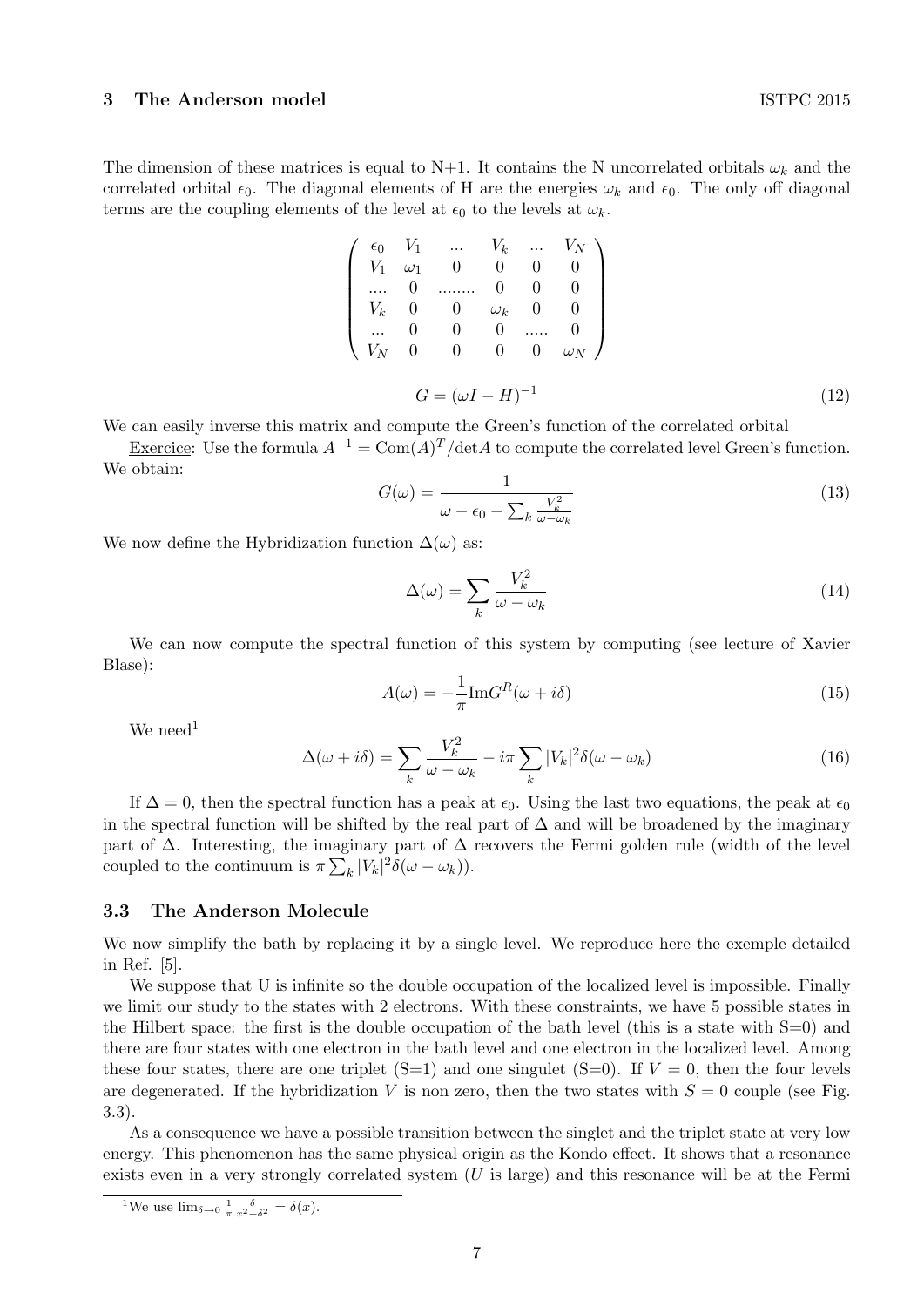

Figure 6: Two electrons levels with  $V = 0$  and V small

level. We can define a temperature  $T^*$  corresponding to the difference of energy between the singlet and triplet state. Below this temperature, the system will exhibit the resonance, which will fade as temperature increases. Moreover, below this temperature, the magnetic moment of the localized level is completely cancelled by the formation of the singlet state.

Exercice: Compute the stabilization energy indicated in Fig 3.3. To do this, either you compute the eigenfunctions of the spin operators for  $S=0$  and then you diagonalise a matrix of dimension 2 (see Ref.[5]). Or you can use the second quantization and write the variational wave function for the singlet as  $|\Psi\rangle = (a_0 + a_1(c_0^{\dagger}$  $_{0\uparrow}^{\dagger}a_{1\uparrow}+c_{0}^{\dagger}% a_{2\downarrow}+c_{0\downarrow}^{\dagger}a_{2\downarrow}+c_{0\downarrow}^{\dagger}a_{3\downarrow}+c_{0\downarrow}^{\dagger}a_{4\downarrow}+c_{0\downarrow}^{\dagger}a_{4\downarrow}+c_{0\downarrow}^{\dagger}a_{4\downarrow}+c_{0\downarrow}^{\dagger}a_{4\downarrow}+c_{0\downarrow}^{\dagger}a_{4\downarrow}+c_{0\downarrow}^{\dagger}a_{4\downarrow}+c_{0\downarrow}^{\dagger}a_{4\downarrow}+c_{0\$  $\int_0^T a_1(x) |\Phi_0\rangle$  where  $\Phi_0$  is a ground state with the orbital at  $\omega_1$  completely filled and solve the Schrödinger equation of our simple model for this variational wave function. It can be generalized to a large number of bath orbitals (see the discussion in Ref. [5]). Compare the stabilization energies in the two cases.

# 4 Dynamical Mean Field Theory

#### 4.1 The self consistency condition and the DMFT loop

Following the definition of the Green's function on the local orbital basis

$$
G_{ij}(t) = -i \langle N|T(c_i^{\dagger}(t)c_j(0)|N\rangle \tag{17}
$$

one can compute the Bloch Green's function

$$
G_{\mathbf{k}}(t) = \frac{1}{N} \sum_{ij} e^{ik(T_i - T_j)} G_{ij}(t)
$$
\n(18)

thus, in frequency

$$
G_{\mathbf{k}}(\omega) = \frac{1}{N} \sum_{ij} e^{ik(T_i - T_j)} G_{ij}(\omega)
$$
\n(19)

Using the equation of Motion of the Green's function  $(\omega - H - \Sigma)G = 1$ , the lattice Green's function for the Hubbard model is written:

$$
G_{\mathbf{k}}(\omega) = \frac{1}{\omega - \epsilon_{\mathbf{k}} - \Sigma_{\mathbf{k}}(\omega)}\tag{20}
$$

where the self energy is unknown. The local Green's function of the lattice is

$$
G_{ii}(\omega) = \frac{1}{N} \sum_{\mathbf{k}} e^{ik(T_i - T_i)} G_{\mathbf{k}}(\omega) = \frac{1}{N} \sum_{\mathbf{k}} G_{\mathbf{k}}(\omega)
$$
(21)

Besides, the Green's function for the Anderson impurity model is

$$
G_{\text{Anderson}}(\omega) = \frac{1}{\omega - \epsilon_0 - \Delta(\omega) - \Sigma(\omega)}\tag{22}
$$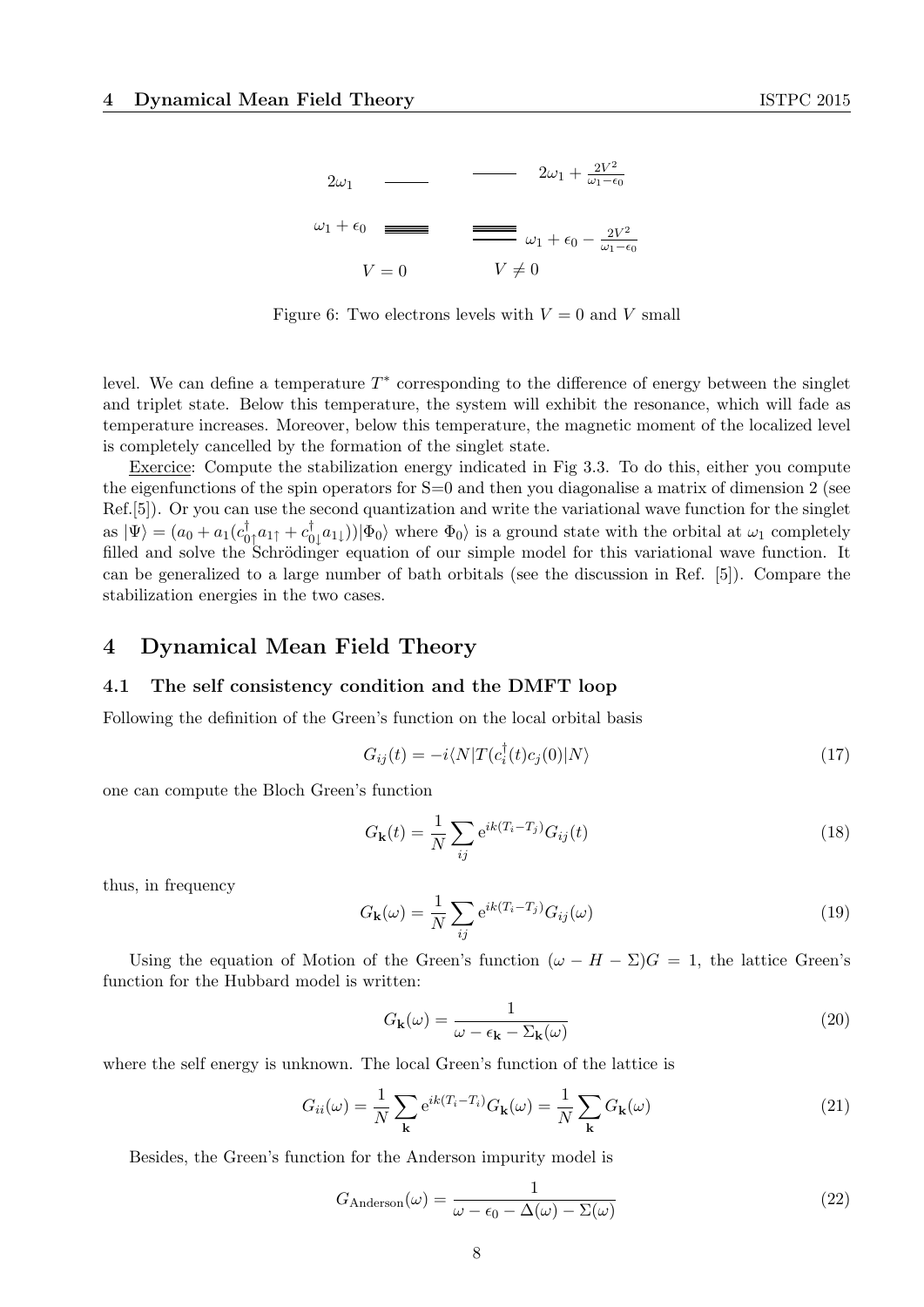The DMFT idea is to identify the local Green's function of the Hubbard model with the Green's function of Anderson model and the self energy of the Hubbard model to be equal to the self energy of the Anderson model <sup>2</sup>: it is the **self-consistency relation** of DMFT. This implies in particular that the local one particle excitations of the Hubbard model will be the same as the one particle excitations of the Anderson model. This writes:

$$
\frac{1}{N} \sum_{k} \frac{1}{\omega - \epsilon_{\mathbf{k}} - \Sigma(\omega)} = \frac{1}{\omega - \epsilon_0 - \Delta(\omega) - \Sigma(\omega)}\tag{27}
$$

This equation enables us to find  $\Delta(\omega)$  as a function of the self energy:  $\Delta = \Delta[\Sigma]$  and also  $\epsilon_0 =$ 1  $\frac{1}{N} \sum_{\mathbf{k}} \epsilon_{\mathbf{k}}^3$ 

Besides, the solution of the Anderson model enables us to have the self energy from the value of  $\epsilon_0$  and  $\Delta$ .<sup>4</sup> So this creates a system of two equations that can be solved self-consistently. These two equations constitute the DMFT self-consistent loop that can be solved by iteration.

#### 4.2 The Hubbard model in DMFT

The main results for the Hubbard model phase diagram in DMFT (without magnetism and for one electron per atom) are sum up on Figs. 7 and 8. First, the metal insulator is a first order phase transition. Moreover, the paramagnetic insulating phase with a degeneracy of two can be described in contrary to the static mean field approximation which breaks the symmetry and creates magnetism.

Let's describe the evolution of the spectral function. At large value of U, the Hubbard bands are present but still broadened by hybridization. Then, a resonance peak appears at the Fermi level and grows, as  $U/t$  decreases. Importantly thus, the metallic phase appears whereas the Hubbard band are still present in the photoemission spectra. Such feature is also not described by the static mean field approximation. Let us finally outline that in DMFT, both the atomic limit  $(U/t >> 1)$  and the delocalization limit  $(U/t \ll 1)$  are exact.

# 5 DFT+DMFT

The main idea of DFT+DMFT is to use the DFT/LDA Hamiltonian to define the one body term of the Hubbard model and then supplement it by an exact Coulomb interaction for the correlated orbital subset.

However, to apply DMFT ideas to a real system, one need first to define correlated orbitals[7, 8, 9] and a corresponding value of the effective interaction  $U[10]$ . This is important but this is not discussed

 $2$ Thus we have express also the self energy in the Bloch basis. We start from the expression of the self energy as a sum of local self energies on different sites:

$$
\Sigma = \sum_{T_i} |T_i\rangle \Sigma(\omega) \langle T_i| \tag{23}
$$

We use then

$$
|T_i\rangle = \frac{1}{\sqrt{N}} \sum_{\mathbf{k}} |\mathbf{k}\rangle e^{-i\mathbf{k}T_i}
$$
 (24)

Thus by replacing the last equation in Eq. 23, we have (do the derivation in exercice).

$$
\Sigma = \sum_{\mathbf{k}} |\mathbf{k}\rangle \Sigma(\omega) \langle \mathbf{k}'| \tag{25}
$$

Thus

$$
\langle \mathbf{k} | \Sigma | \mathbf{k} \rangle = \Sigma(\omega) \tag{26}
$$

Thus for a local self-energy, the self energy in the basis of Bloch states is equal to the local self-energy. <sup>3</sup>Equivalently, one can say that the non interacting Green's function  $\mathcal{G}_0^{-1} = \omega - \epsilon_0 - \Delta(\omega)$  can be obtained from the

self-energy.

<sup>4</sup>Equivalently, one can obtain the Green's function and the self energy of the Anderson model as a function of the non interacting Green's function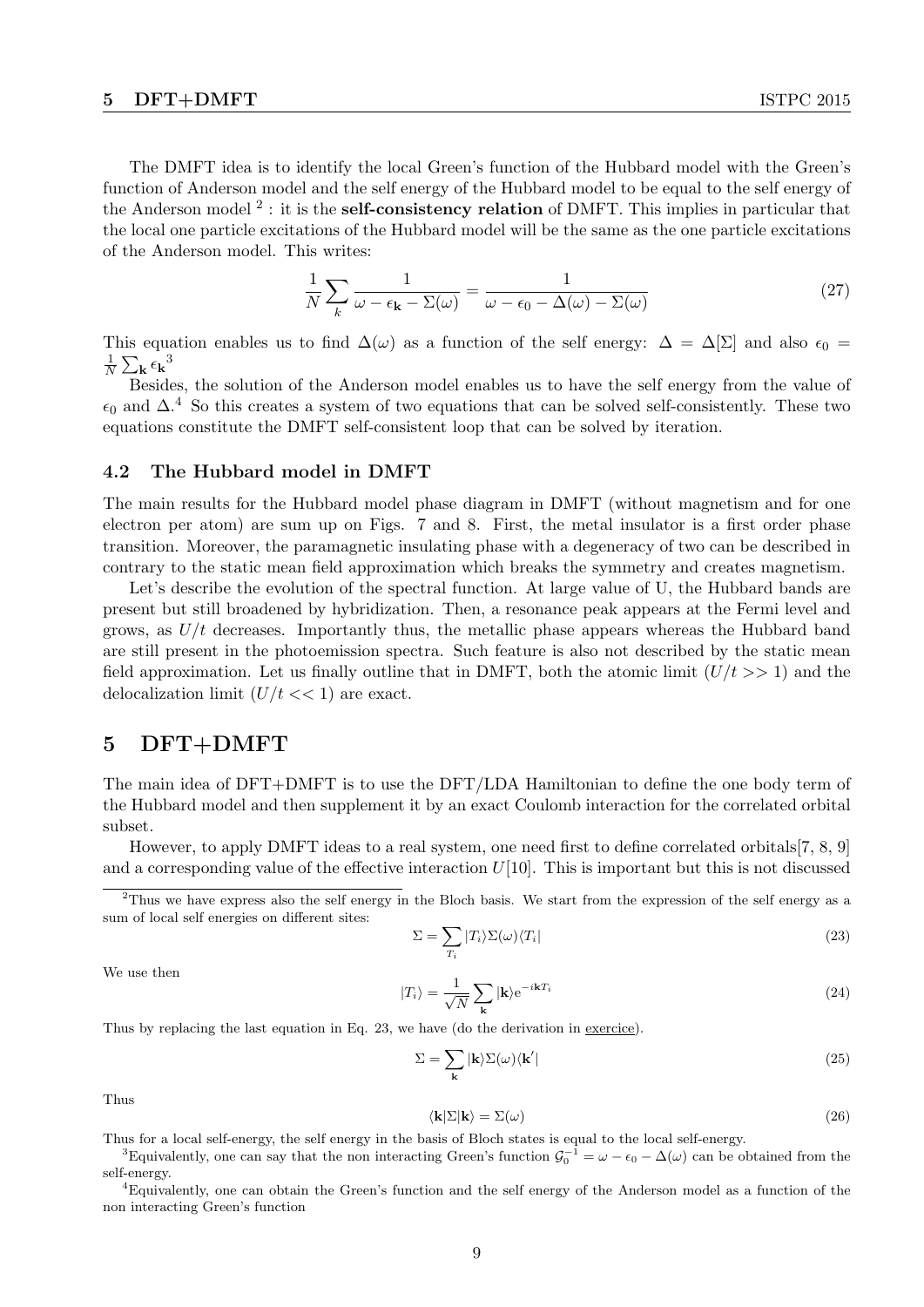

Figure 7: Phase diagram of the Hubbard model in DMFT.



Figure 8: Evolution of the spectral function in the Hubbard model (from Ref[6]).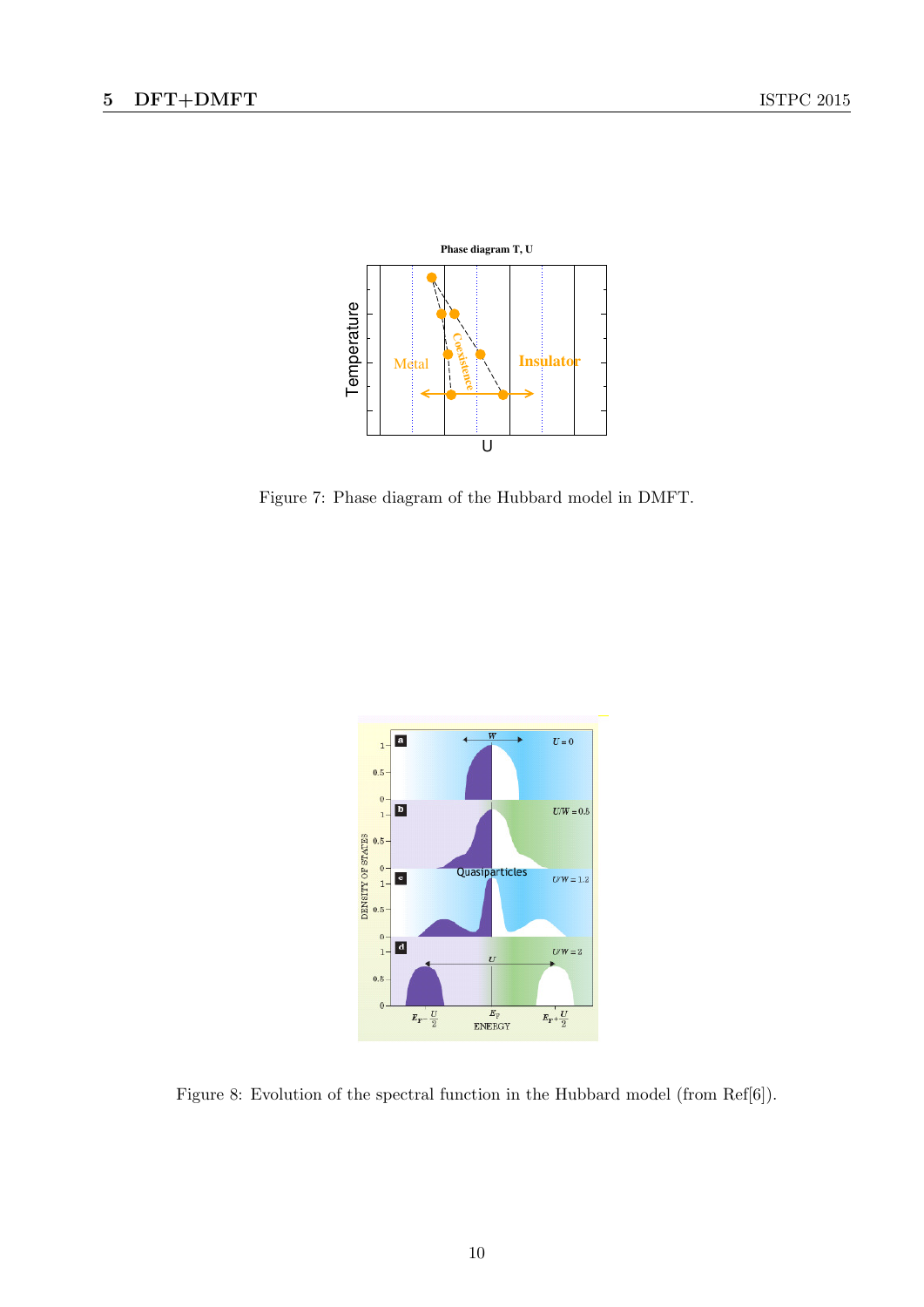in these notes. I just outline here that there is no unique way to define correlated orbitals. So several choices have been made in the litterature. It includes atomic orbitals, or wannier orbitals. When the choice of correlated orbitals is done, the effective interaction for these orbitals has to be computed. The most used formalism is the constrained Random Phase Approximation method[10] which considers that the effective interaction between correlated electrons is the bare interaction screened by all the non correlated electrons. It thus requires the calculation of a non interacting polarisability and the inverse dielectric function as presented in the lectures of Fabien Bruneval, and Francesco Sottile.

In a first step, we are going to write the expression of the lattice Green's function for the solid with a local self-energy. The self-energy will later be the DMFT self-energy.

#### 5.1 The lattice Green's function

In comparison to the case of the one band Hubbard model, things are more complicated because

- The number of correlated orbitals is larger  $(10 \text{ for } d \text{ elements})$
- The number of bands in the system is large, and larger that the number of correlated orbitals because some orbitals are not correlated. For example, in Iron, the 3d orbitals are correlated but the 4s are not. However, 4s and 3s states are strongly mixed in the DFT/LDA density of states.

We are going to express all quantities  $(G, \Sigma)$  in the Kohn Sham wavefunctions basis because the DFT Hamiltonian has a simple expression in this basis:

$$
H_{\text{LDA}} = \sum_{n\mathbf{k}} |\Psi_{\mathbf{k}n}\rangle \epsilon_{n\mathbf{k}} \langle \Psi_{\mathbf{k}n}| \tag{28}
$$

The self energy in DMFT is local and is computed in a local basis, thus the self energy operator is a sum of identical self-energies on each correlated sites  $(m \text{ and } m' \text{ are quantum numbers of the})$ projection of the angular momentum).

$$
\Sigma = \sum_{mm'T_i} |\chi_{T_i m} \rangle \Sigma_{m,m'}(\omega) \langle \chi_{T_i m'}| \tag{29}
$$

We can define the Bloch transform of the localized functions  $\chi_{T,m}$  as before as

$$
|\chi_{T_i m}\rangle = \frac{1}{\sqrt{N}} \sum_{\mathbf{k}} |\chi_{\mathbf{k} m}\rangle e^{-i\mathbf{k}T_i}.
$$
 (30)

Thus by replacing the last equation in Eq. 29, we have:

$$
\Sigma = \sum_{mm'\mathbf{k}} |\chi_{\mathbf{k}m}\rangle \Sigma_{m,m'}(\omega) \langle \chi_{\mathbf{k}m'}|.
$$
\n(31)

It can be expressed in the Kohn Sham basis directly using the fact that  $\langle \Psi_{\mathbf{k}n} | \chi_{\mathbf{k}'m} \rangle$  is zero if k and  $\mathbf{k}'$  are different,

$$
\Sigma_{nn'}(\mathbf{k},\omega) = \sum_{m,m'} \langle \Psi_{\mathbf{k}n} | \chi_{\mathbf{k}m} \rangle \Sigma_{mm'}(\omega) \langle \chi_{\mathbf{k}m'} | \Psi_{\mathbf{k}n'} \rangle \tag{32}
$$

In order to avoid a double counting of the correlation for correlated orbitals, the self-energy has to contain a so called "double counting part" which should cancel the DFT/LDA Hartree and exchange correlation potential for the correlated electrons

$$
\Sigma = \Sigma_{\text{DMFT}} - \Sigma_{\text{DC}}.\tag{33}
$$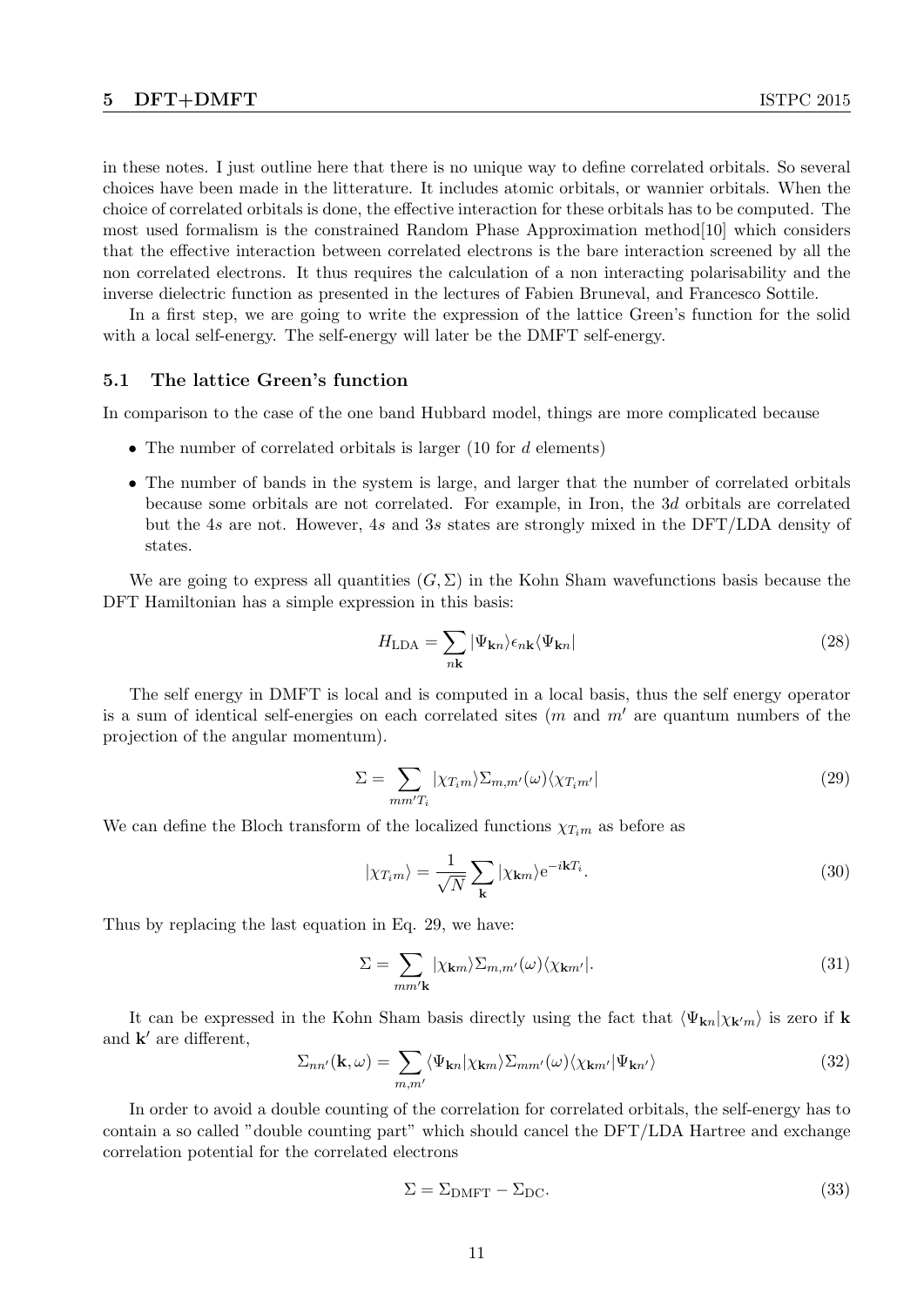The Green's function will obey the usual equation of motion:

$$
(\omega I - H - \Sigma)G = I. \tag{34}
$$

Thus the Green's function is

$$
G_{nn'}(\mathbf{k},\omega) = [\omega I - H(\mathbf{k}) - \Sigma(\mathbf{k},\omega)]^{-1}|_{nn'},
$$
\n(35)

where  $H(\mathbf{k})$  is a diagonal matrix containing the Kohn Sham eigenvalues and  $\Sigma(\mathbf{k}, \omega)$  is non diagonal (see above).

The local Green's function is simply:

$$
G_{mm'}^{loc}(\omega) = \sum_{\mathbf{k}} \langle \chi_{\mathbf{k}m} | \Psi_{\mathbf{k}n} \rangle G_{nn'}(\mathbf{k}, \omega) \langle \Psi_{\mathbf{k}n'} | \chi_{\mathbf{k}m'} \rangle \tag{36}
$$

This equation is the generalisation of Eq. 21.

## 5.2 The Self-Consistency Condition

The DMFT self-consistency relation equals the local Green's function and the Green's function of the Anderson model:

$$
G_{mm'}^{\text{loc}}(\omega) = G_{mm'}^{\text{Anderson}}(\omega) \tag{37}
$$

where

$$
G_{mm'}^{\text{Anderson}}(\omega) = \left[\omega I - E_0 - \Delta(\omega) - \Sigma(\omega)\right]^{-1}\Big|_{mm'}
$$
\n(38)

 $E_0$  is a diagonal matrix with the levels of correlated orbitals in the (multiorbital) Anderson model,  $\Sigma$ and  $\Delta$  are the self-energy and hybridization matrices in the correlated orbital basis.  $E_0$  and  $\Delta$  are obtained from the self-consistency condition.

#### 5.3 The Anderson impurity model

 $E_0$ ,  $\Delta$  and U, J defines the Anderson model. The solution of the Anderson model gives the local self energy, which is used again to compute the lattice Green's function (Eq. 35).

## 5.4 The DFT loop

The density can be obtained from the full Green's function using:

$$
n(\mathbf{r}) = -i \sum_{n,\mathbf{k}} \Psi_{\mathbf{k}n}(\mathbf{r}) G_{nn'}(\mathbf{k}, t - t' = 0^{-}) \Psi_{\mathbf{k}n'}(\mathbf{r})
$$
\n(39)

and is used to reconstruct the Kohn Sham hamiltonian (a functional of the density) and thus the eigenvalues. The scheme is summarized on Fig. 9.

# 6 Conclusion

In these notes, we have first shown that the Hubbard model is a model for localisation/delocalisation transitions. Then we have presented the mapping to the Anderson model, and finally the DMFT and DFT+DMFT equations. The next lecture shows a more formal derivation based on functionals.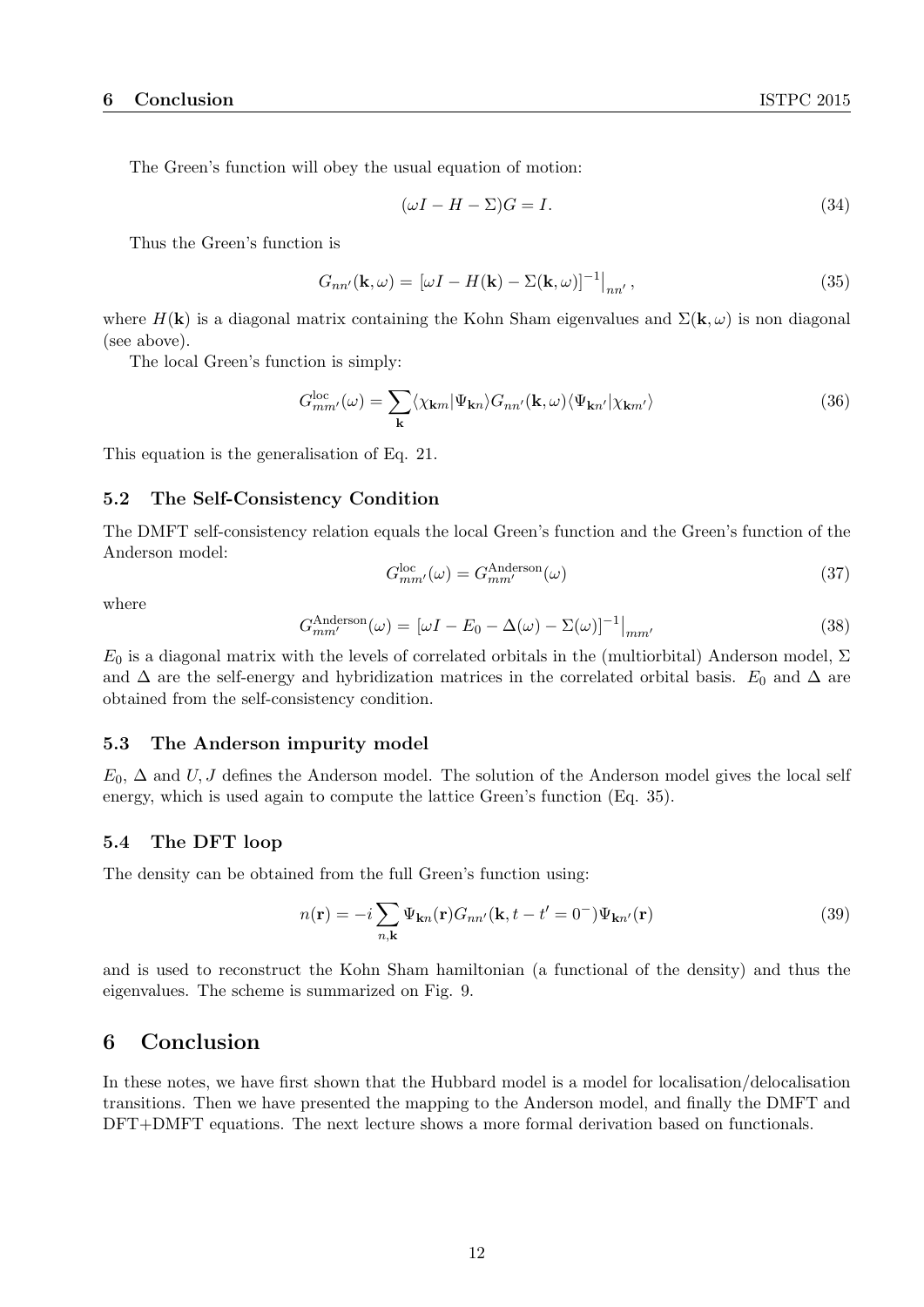

Figure 9: Scheme of the DFT+DMFT loops.  $\mathcal{G}_0$  is the non interacting Green's function of the is initial to the hypridization by  $\mathcal{G}_0 = [\omega I - E_0 - \Delta(\omega)]$ . The Dyson  $_{\rm imp}$  stands for the Anderson impurity Green's function. Anderson model and is linked to the hybridization by  $\mathcal{G}_0^{-1} = [\omega I - E_0 - \Delta(\omega)]$ . The Dyson Equation is  $\mathcal{G}_0^{-1} - G^{-1} = \Sigma$ .  $G_{\text{imp}}$  stands for the Anderson impurity Green's function.

# References

- field theory of strongly correlated fermion systems and the limit of infinite dimensions. Rev. Mod.  $Phys., 68:13-125, Jan 1996.$ [1] Antoine Georges, Gabriel Kotliar, Werner Krauth, and Marcelo J. Rozenberg. Dynamical mean-
- [2] G. Kotliar, S. Y. Savrasov, K. Haule, V. S. Oudovenko, O. Parcollet, and C. A. Marianetti. Electronic structure calculations with dynamical mean-field theory. Rev. Mod. Phys., 78(3):865–  $951,$  August 2006.
- [3] Antoine Georges. Strongly correlated electron materials: Dynamical mean-field theory and electronic structure. AIP Conf. Proc., 715(1):3–74, August 2004.
- [4] P. W. Anderson. Localized magnetic states in metals. Phys. Rev., 124:41–53, Oct 1961.
- $5.001, 1900.$ [5] P Fulde. Introduction to the theory of heavy fermions. Journal of Physics F: Metal Physics, 18(4):601, 1988.
- [6] Gabriel Kotliar and Dieter Vollhardt. Strongly correlated materials: Insights from dynamical mean-field theory. Phys. Today, 57(3):53–59, March 2004.
- [7] V. I. Anisimov, D. E. Kondakov, A. V. Kozhevnikov, I. A. Nekrasov, Z. V. Pchelkina, J. W. Allen, S.-K. Mo, H.-D. Kim, P. Metcalf, S. Suga, A. Sekiyama, G. Keller, I. Leonov, X. Ren, and D. Vollhardt. Full orbital calculation scheme for materials with strongly correlated electrons. Phys. Rev. B, 71:125119, Mar 2005.